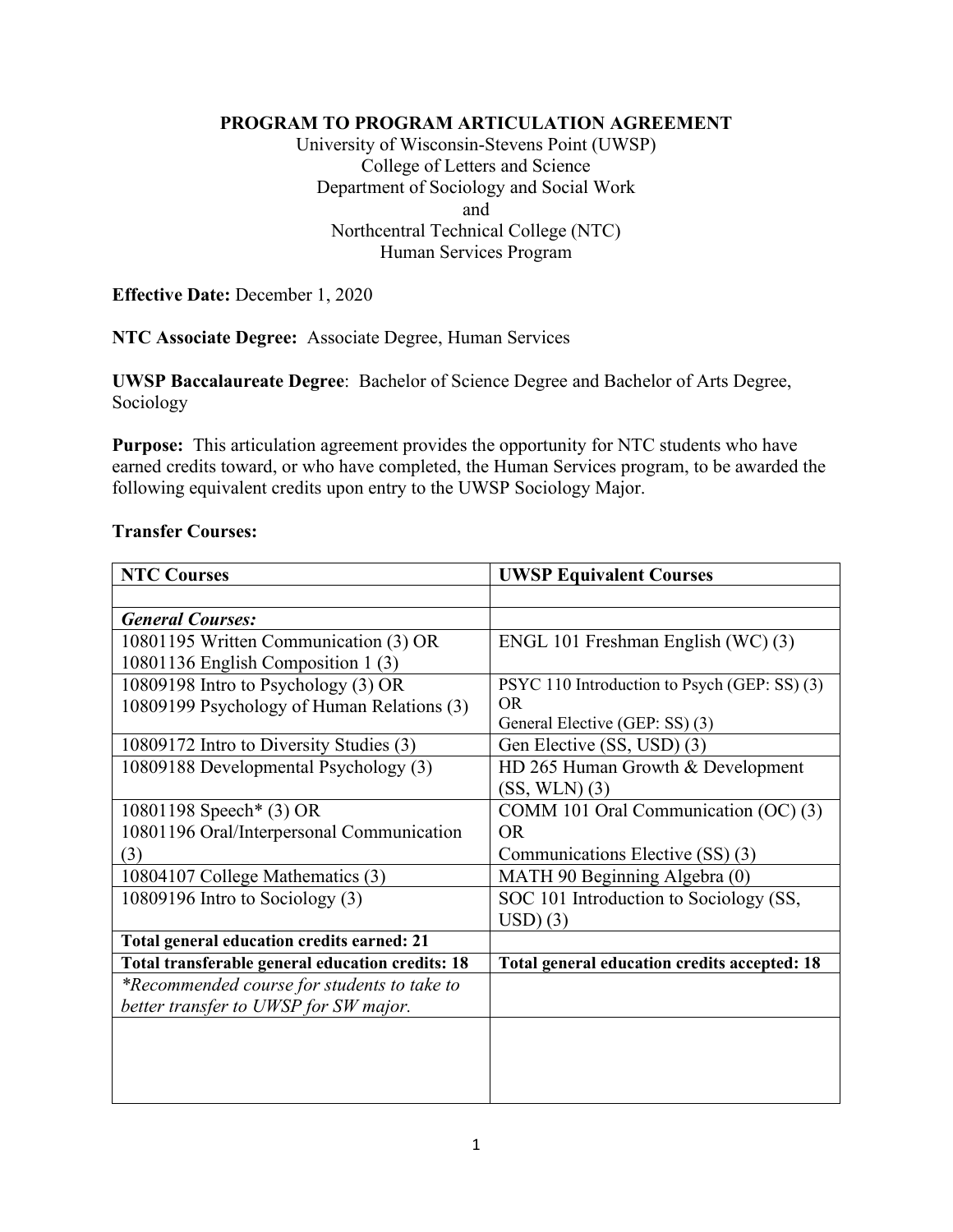| <b>Occupational Courses:</b>                 |                                             |
|----------------------------------------------|---------------------------------------------|
| 10520101 Intro to Human Services (3)         | SW/SOC 261 Intro to Social Work and the     |
|                                              | Social Services Field (3)                   |
| 10520115 Intro to Counseling (3)             | Elective—General (3)                        |
| 10550110 Understanding Addiction (3)         | Elective—General (3)                        |
| 10520102 Boundaries & Ethics in the Helping  | SW/SOC 263 Ethical Practice in the          |
| Professions (3)                              | Helping Professions (3)                     |
| 10520108 Methods of Social Casework (3)      | Elective—General (3)                        |
| 10520140 Group Counseling Methods (3)        | Elective—General (3)                        |
| 10520104 Behavior Assessment (3)             | Elective—General (3)                        |
| 10520141 Issues in Child Maltreatment (3) OR |                                             |
| 10520143 Crisis Interv. and Stress Mgmt. (3) | Elective—General (3)                        |
| 10520145 Professional Readiness (1)          | No Degree Credit                            |
| 10520151 Internship 1 (2)                    | No Degree Credit                            |
| 10520106 Human Sexuality (3)                 | Elective—General (3)                        |
| 10520150 Intro to Gerontology (3) $OR$       |                                             |
| 10520119 Counseling Theory & Tactics (3)     | Elective—General (3)                        |
| 10520152 Internship 2 (2)                    | Elective—General (2)                        |
| 10520164 Professional Responsibility in      |                                             |
| Fieldwork (1)                                | Elective---General (1)                      |
| 10550119 Substance Use & Family Systems (1)  | Elective—General (1)                        |
| 10809138 Exceptional Person (3)              | EDUC 351 Ed Students Spcl. Needs (3)        |
| Total occupational course credits earned: 40 | Total occupational course credits accepted: |
|                                              | 37                                          |
| <b>Elective credits allowed:</b>             | <b>Elective credits allowed:</b>            |
| Total credits required for graduation: 61    |                                             |
| Total transferable credits: 55               | Total credits accepted at UWSP: 55          |

# **REQUIRED COURSES:**

The following coursework and degree requirements will be required to obtain the Bachelor of Science or Bachelor of Arts in Sociology at UWSP:

| Additional courses that transfer if taken | Courses needed to complete degree at UWSP |
|-------------------------------------------|-------------------------------------------|
|                                           |                                           |
|                                           | <b>General Education Courses:</b>         |
| 10801155 English Composition 2 (3)        | GEP: WC (English 202) (3)                 |
|                                           | GEP: OC $(0-3)$                           |
| $10804189$ Intro to Statistics $(3)$      | GEP: QL $(3)$                             |
|                                           | GEP: Arts $(3)$                           |
|                                           | GEP: Historical Perspectives (3)          |
| 10809166 Intro to Ethics (3)              | GEP: Humanities (3)                       |
| $10806114$ General Biology $(4)$          | GEP: Natural Sciences (3)                 |
|                                           | GEP: 3 additional credits from ARTS, HU,  |
|                                           | $HP$ , or NS $(3)$                        |
|                                           | GEP: Global Awareness (0-3)               |